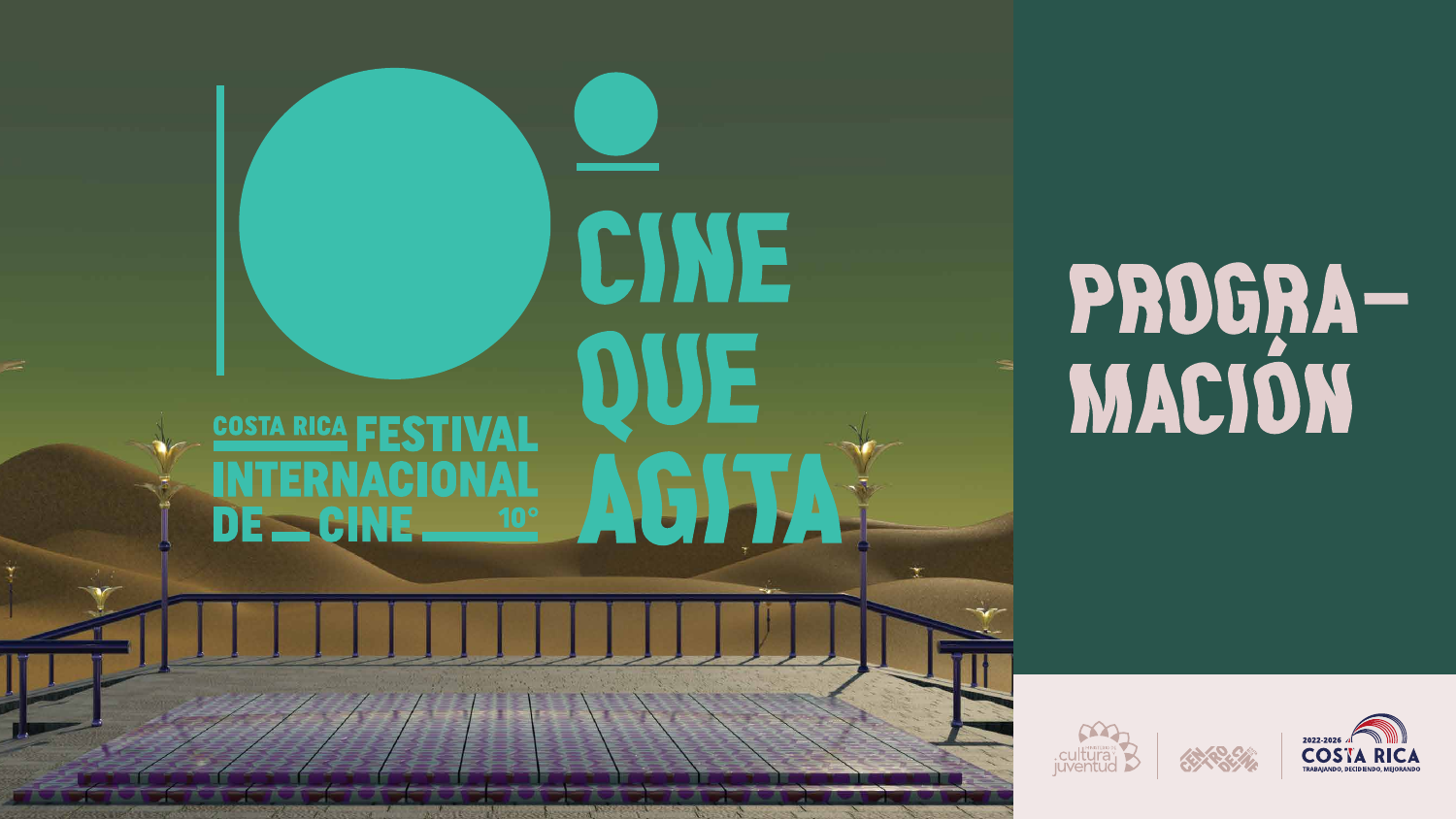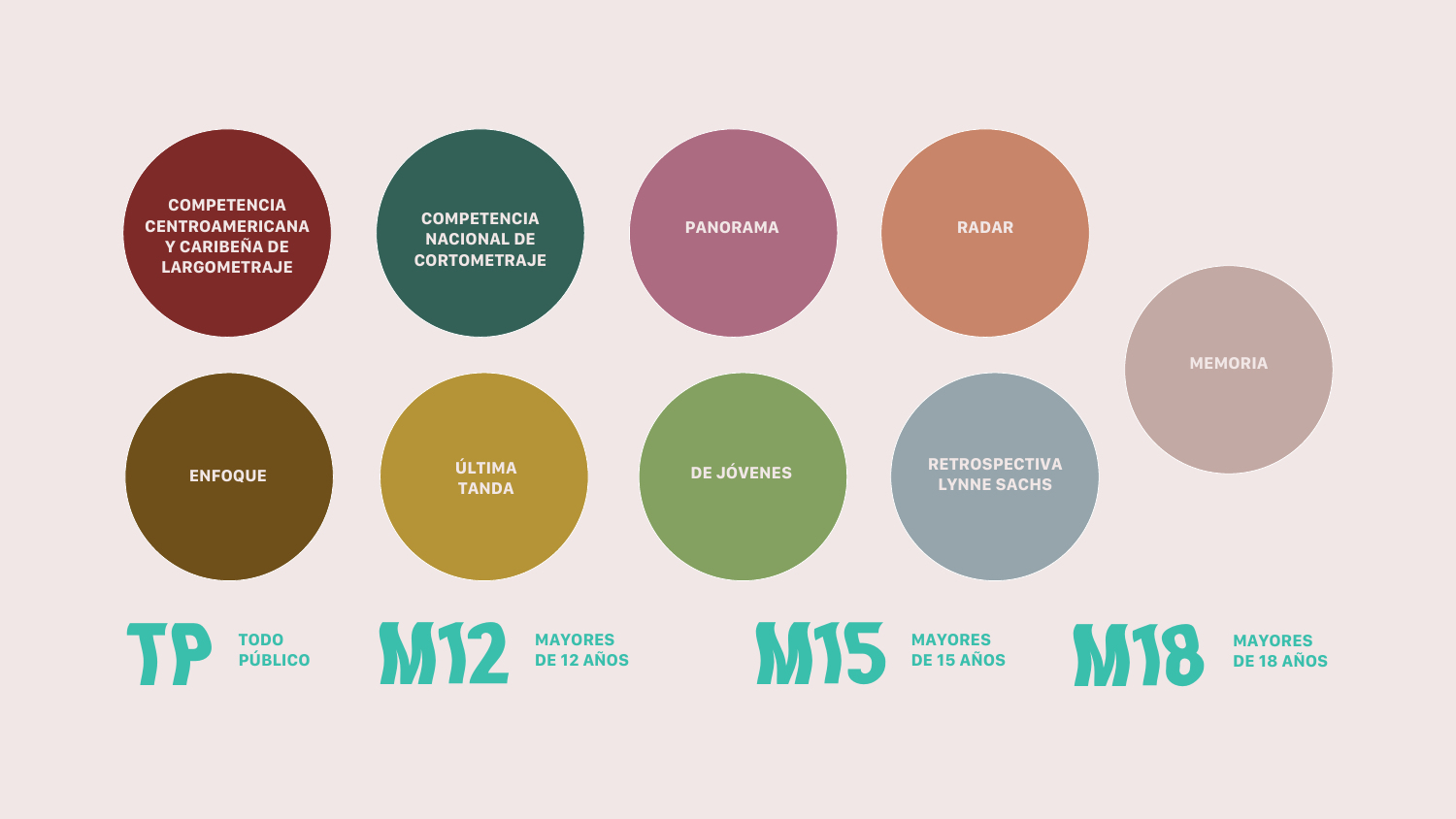

| <b>JUE09JUN</b>                                       | <b>VIE10JUN</b>                                                              | <b>SÁB11JUN</b>                                                                        | <b>DOM12JUN</b>                                                                           | <b>LUN13JUN</b>                              |
|-------------------------------------------------------|------------------------------------------------------------------------------|----------------------------------------------------------------------------------------|-------------------------------------------------------------------------------------------|----------------------------------------------|
| <b>INAUGURACIÓN</b>                                   | <b>M15</b><br><b>LIBERTAD</b><br>1p.m.<br><b>109min</b>                      | <b>MS</b><br><b>SUBLIME</b><br>11a.m.<br>100min                                        | THE CROSSING<br>11a.m.<br>84min                                                           | <b>REFLECTION</b><br>4p.m.                   |
| <b>CRFIC10</b>                                        | <b>M15</b><br><b>MIS</b><br><b>HERMANOS</b><br>4p.m.<br><b>SUEÑAN</b>        | <b>SALARYMAN</b><br>2p.m.<br>Q&A . 76min                                               | <b>HIT THE ROAD</b><br>2p.m.<br>93min                                                     | <b>126min</b>                                |
| TP<br><b>UTAMA</b>                                    | <b>DESPIERTOS</b><br>Q&A • 85min<br><b>M15</b>                               | <b>LA PASIÓN</b><br><b>DE NELLA</b><br>5p.m.<br><b>BARRANTES</b><br>Q&A • 67min        | <b>M1</b><br><b>PEREJIL</b><br>5p.m.<br>85min                                             | <b>CORTOS 01</b>                             |
| 87 min<br>7p.m.<br>*Solo con invitación               | <b>DRIVE MY</b><br>7p.m.<br><b>CAR</b><br>$^{\prime}$ 180 $\text{min}$       | 8p.m. MEMORIA<br><b>136min</b>                                                         | <b>MT</b><br><b>PLAZA</b><br>8p.m.<br><b>CATEDRAL</b><br>94min                            | 7p.m.<br>Q&A                                 |
| CINE MAGALY                                           |                                                                              | CINE MAGALY                                                                            | CINE                                                                                      | MAGALY                                       |
| <b>MAR14JUN</b>                                       | <b>MIER15JUN</b>                                                             | <b>JUE16JUN</b>                                                                        | <b>VIE17JUN</b>                                                                           | SÁB18JUN                                     |
| <b>TP</b><br><b>LA PICADA</b><br>4p.m.<br>Q&A . 76min | <b>M18</b><br><b>BLUE MOON</b><br>1p.m.<br>85min                             | <b>THE YEAR OF</b><br><b>THE EVERLASTING</b><br>1p.m.<br><b>STORM</b><br><b>115min</b> | <b>M12</b><br><b>EL GRAN</b><br>1p.m.<br><b>MOVIMIENTO</b><br>85min                       |                                              |
| <b>M18</b>                                            | <b>M15</b><br><b>DIARIOS DE</b><br><u> 4</u> p.m.<br><b>OTSOGA</b><br>102min | M <sub>15</sub><br><b>ROZA</b><br>4p.m.<br><b>Q&amp;A • 76min</b>                      | <b>M15</b><br><b>CHILDREN</b><br><b>OF THE MIST</b><br><u> 4p.m.</u><br>90 <sub>min</sub> | CLAUSURA<br>7:00 P.M.<br>Solo con invitación |
| <b>CORTOS 02</b><br>7p.m.<br>Q&A                      | <b>M18</b><br><b>CADEJO</b>                                                  | <b>PARA SU</b><br><b>TRANQUILIDAD,<br/>HAGA SU PROPIO</b>                              | <b>MIS</b><br><b>DRIVE MY CAR</b>                                                         |                                              |



# CINE MAGALY 550 asientos

 $\overline{\phantom{a}}$ QUE<br>AGITA





 $\bigcirc$ 

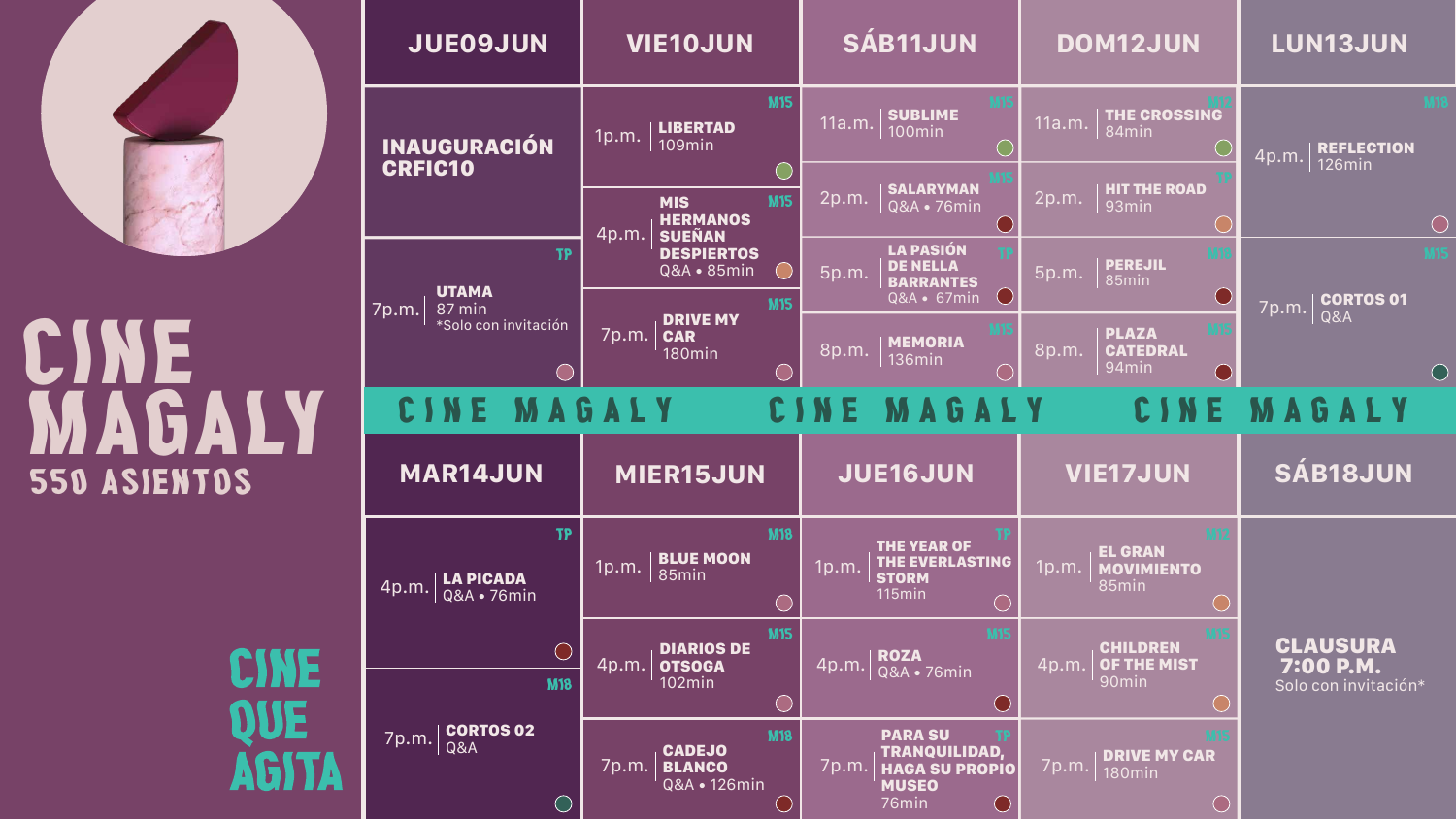







## SALITA DEL MAGALY 72 asientos

CINE 12 QUE<br>AGITA

| <b>JUE09JUN</b>                                                                                       | <b>VIE10JUN</b>                                   | <b>SÁB11JUN</b>                                                                      | <b>DOM12JUN</b>                                                                                  | <b>LUN13JUN</b>                                                                        |
|-------------------------------------------------------------------------------------------------------|---------------------------------------------------|--------------------------------------------------------------------------------------|--------------------------------------------------------------------------------------------------|----------------------------------------------------------------------------------------|
|                                                                                                       | <b>M15</b><br><b>CARAJITA</b><br>4:30             | <b>M18</b><br><b>MANTO DE</b><br>11:30<br><b>GEMAS</b><br>a.m.<br>118min             | <b>THE YEAR</b><br>11:30<br><b>OF THE</b><br><b>EVERLASTING</b><br>a.m.<br><b>STORM</b> 115min ( | <b>LA PASIÓN</b><br>1:30<br><b>DE NELLA</b><br><b>BARRANTES</b><br>p.m.<br>Q&A • 67min |
|                                                                                                       | 86min<br>p.m.                                     | <b>MIS HERMANOS</b><br>2:30<br><b>SUEÑAN</b><br>p.m. DESPIERTOS<br>Q&A . 85min       | 2:30 JESÚS LÓPEZ<br>  Q&A • 87min<br>p.m.                                                        | <b>M12</b><br>$4:30$ $\acute{a}$ MBAR                                                  |
|                                                                                                       | <b>M15</b><br><b>ESPÍRITU</b>                     | <b>M<sub>15</sub></b><br><b>JESÚS</b><br>5:30<br><b>LÓPEZ</b><br>p.m.<br>Q&A • 87min | 5:30   CLARA SOLA<br>p.m.   Q&A • 106min                                                         | <u>p.m. Q&amp;A • 79min</u><br><b>M<sub>15</sub></b>                                   |
|                                                                                                       | 8p.m.<br><b>SAGRADO</b><br>97min                  | 8p.m. CLARA SOLA<br><b>Q&amp;A • 106min</b>                                          | <b>ESPÍRITU</b><br>8p.m.   SAGRADO<br>97min                                                      | <b>ROZA</b><br>8p.m.<br>Q&A • 76min                                                    |
| SALITA DEL MAGALY                                                                                     |                                                   | SALITA DEL MAGALY                                                                    |                                                                                                  | SALITA DEL MAGALY                                                                      |
| <b>MAR14JUN</b>                                                                                       | <b>MIER15JUN</b>                                  | <b>JUE16JUN</b>                                                                      | <b>VIE17JUN</b>                                                                                  | <b>SÁB18JUN</b>                                                                        |
| <b>PARA SU</b><br><b>TP</b><br>TRANQUILIDAD,<br>1:30<br><b>HAGA SU PROPIO</b><br>p.m.<br><b>MUSEO</b> | TP<br><b>1:30   LA PICADA</b><br>p.m. Q&A • 76min | M <sub>15</sub><br><b>1:30 SUBLIME</b><br>100min<br>p.m.                             | <b>PLAZA</b><br>1:30<br><b>CATEDRAL</b><br>p.m.<br>94 <sub>min</sub>                             | <b>M12</b><br>11:30   AMBAR<br>a.m.   79min                                            |
| 71 <sub>min</sub><br><b>M12</b><br><b>SEIS DÍAS</b><br>4:30                                           | <b>M18</b><br>4:30<br>PEREJIL                     | $ 4:30 $ Carajita                                                                    | 4:30<br><b>SALARYMAN</b>                                                                         | <b>SEIS DÍAS</b><br>2:30<br><b>CORRIENTES</b><br>p.m.<br>85min                         |
| <b>CORRIENTES</b><br>p.m.<br>85min                                                                    | 85min<br>$\overline{\mathsf{p.m.}}$               | 86min<br>$\overline{\mathsf{p.m.}}$                                                  | Q&A • 76min<br>p.m.                                                                              | $5:30$   HIT THE ROAD<br>$p.m.$ 93min                                                  |
| <b>M18</b><br><b>CADEJO</b><br>BLANCO<br>Q&A • 126min<br>8p.m.                                        | M <sub>15</sub><br><b>CORTOS1</b><br>8p.m.<br>Q&A | <b>M18</b><br><b>CORTOS 2</b><br>8p.m.<br>Q&A                                        | <b>UTAMA</b><br>$\boxed{8p.m.}$ $\boxed{87}$ min                                                 | <b>M12</b><br><b>THE</b><br>8p.m.<br><b>CROSSING</b>                                   |







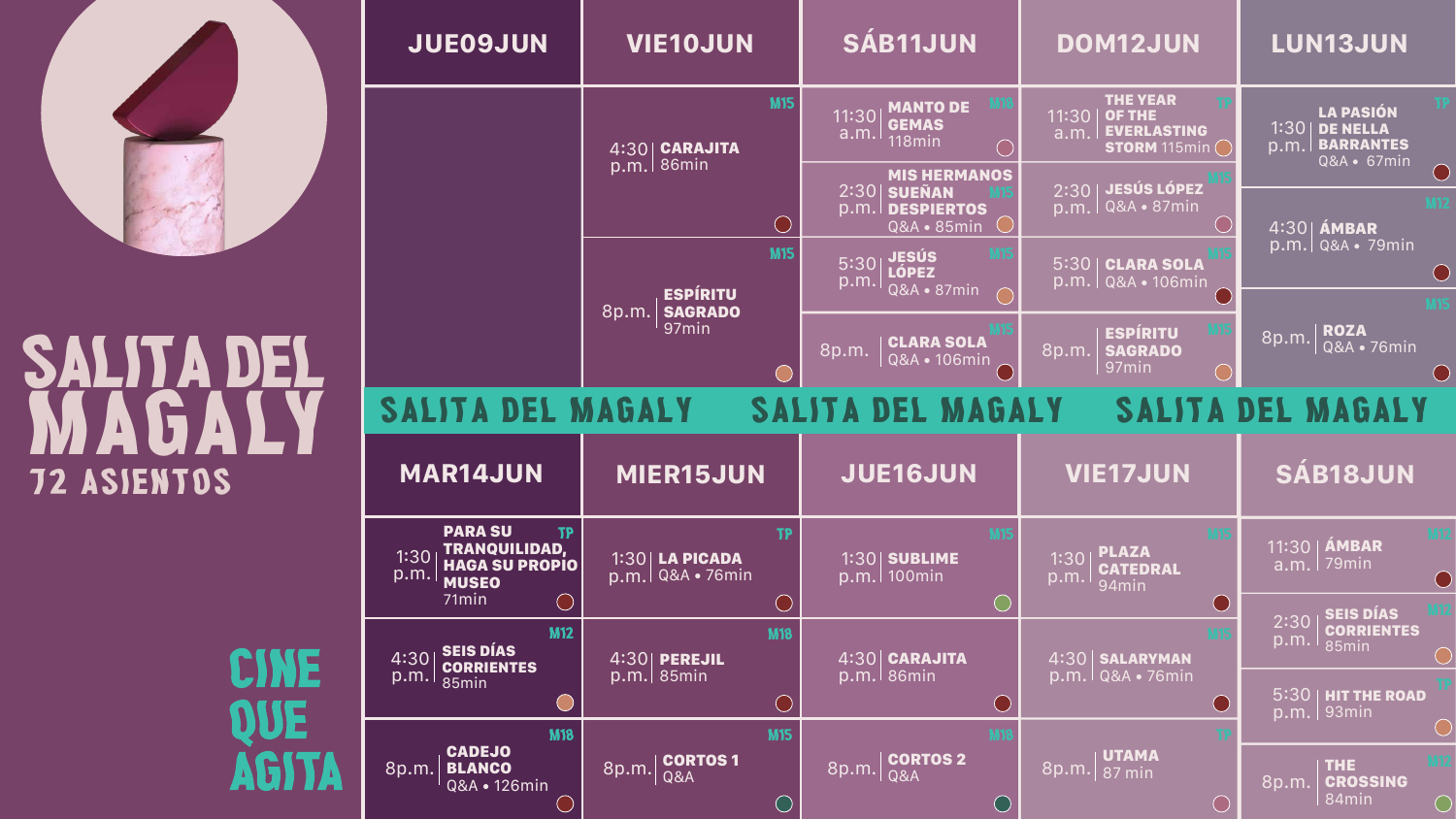









# SALA<br>Gomez Miralles 60 asientos

CINE QUE<br>AGITA

| <b>JUE09JUN</b>                                                                         | <b>VIE10JUN</b>                                                                                          | <b>SÁB11JUN</b>                                                                | <b>DOM12JUN</b>                                                      | <b>LUN13JUN</b>                                                                                                  |  |
|-----------------------------------------------------------------------------------------|----------------------------------------------------------------------------------------------------------|--------------------------------------------------------------------------------|----------------------------------------------------------------------|------------------------------------------------------------------------------------------------------------------|--|
| <b>M18</b>                                                                              | <b>M18</b><br><b>MANTO DE</b><br>2p.m.<br><b>GEMAS</b><br>118min                                         | <b>M18</b><br><b>BLUE MOON</b><br>2p.m.<br>85min                               | <b>TIP OF MY</b><br>2p.m.<br><b>TONGUE</b><br><b>Q&amp;A • 80min</b> | <b>CON VIENTO</b><br><b>EN EL PELO TH</b><br><b>HOUSE OF</b><br>2p.m.<br><b>SCIENCE</b><br>Q&A • 72min           |  |
| <b>WE'RE ALL</b><br><b>GOING TO THE</b><br>7:30<br><b>WORLD'S FAIR</b><br>p.m.<br>86min | <b>M15</b><br><b>A NIGHT OF</b><br><b>KNOWING</b><br>4:30<br><b>NOTHING</b><br>p.m.<br>97 <sub>min</sub> | <b>TRES TIGRES</b><br>4:30<br><b>TRISTES</b><br>p.m.<br>84min                  | 4:30<br><b>ENFOQUE</b><br>84min<br>p.m.                              | <b>WE'RE ALL</b><br>4:30<br><b>GOING TO THE</b><br><b>WORLD'S FAIR</b><br>p.m.<br>71min                          |  |
|                                                                                         | <b>M18</b><br><b>BLOODTHIRSTY</b><br>7p.m.<br>$\perp$ 84 min                                             | <b>VIS</b><br><b>FILM ABOUT A</b><br><b>FATHER WHO</b><br>7p.m.<br>Q&A • 74min | <b>DE CIERTA</b><br><b>MANERA</b><br><u>7p.m.</u><br>80min           | <b>SESIÓN CON</b><br><b>LYNNE SACHS</b><br><u>7p.m</u><br>$\overline{Q}$ Q&A                                     |  |
| <b>SALA GOMEZ MIRALLES</b>                                                              |                                                                                                          | <b>SALA GOMEZ MIRALLES</b>                                                     |                                                                      | <b>SALA GOMEZ MIRALLES</b>                                                                                       |  |
|                                                                                         |                                                                                                          |                                                                                |                                                                      |                                                                                                                  |  |
| <b>MAR14JUN</b>                                                                         | <b>MIER15JUN</b>                                                                                         | <b>JUE16JUN</b>                                                                | <b>VIE17JUN</b>                                                      | <b>SÁB18JUN</b>                                                                                                  |  |
| <b>M18</b><br><b>TRES TIGRES</b><br><b>TRISTES</b><br>2p.m.<br>84min                    | <b>M12</b><br><b>CORTOS DE</b><br><b>LYNNE SACHS</b><br>2p.m.<br>59min                                   | <b>M12</b><br><b>EL GRAN</b><br><b>MOVIMIENTO</b><br>2p.m.<br>85min            | <b>DIARIOS DE</b><br><b>OTSOGA</b><br>2p.m.<br>102min                | <b>PRESENTACIÓN DE</b><br><b>PROYECTO DE</b><br>11a.m.<br><b>COOPERACIÓN FRANCES</b><br><b>CINE DE LA REGIÓN</b> |  |
| <b>M15</b><br><b>A NIGHT OF</b><br><b>KNOWING</b><br>4:30                               | <b>M15</b><br>4:30<br><b>LIBERTAD</b>                                                                    | TP.<br>4:30<br><b>ARIVER RUNS</b>                                              | <b>DE CIERTA</b><br>4:30<br><b>MANERA</b>                            | <b>A RIVER RUNS</b><br>2p.m.<br>87min                                                                            |  |
| <b>NOTHING</b><br>p.m.<br>97min                                                         | 109min<br>p.m.                                                                                           | 87min<br>p.m.                                                                  | p.m.<br>85min                                                        | <b>CHILDREN</b><br>4:30<br>OF THE MIST<br>p.m.                                                                   |  |
| <b>TP</b><br><b>ARAYA</b><br>90min<br>7p.m.                                             | <b>M18</b><br><b>AFTER BLUE</b><br>7p.m.<br>130min                                                       | <b>M18</b><br><b>REFLECTION</b><br>7p.m.<br>126min                             | <b>M15</b><br><b>MEMORIA</b><br>136min<br>7p.m.                      | 92min<br><b>ARAYA</b><br>7p.m.<br>90min                                                                          |  |







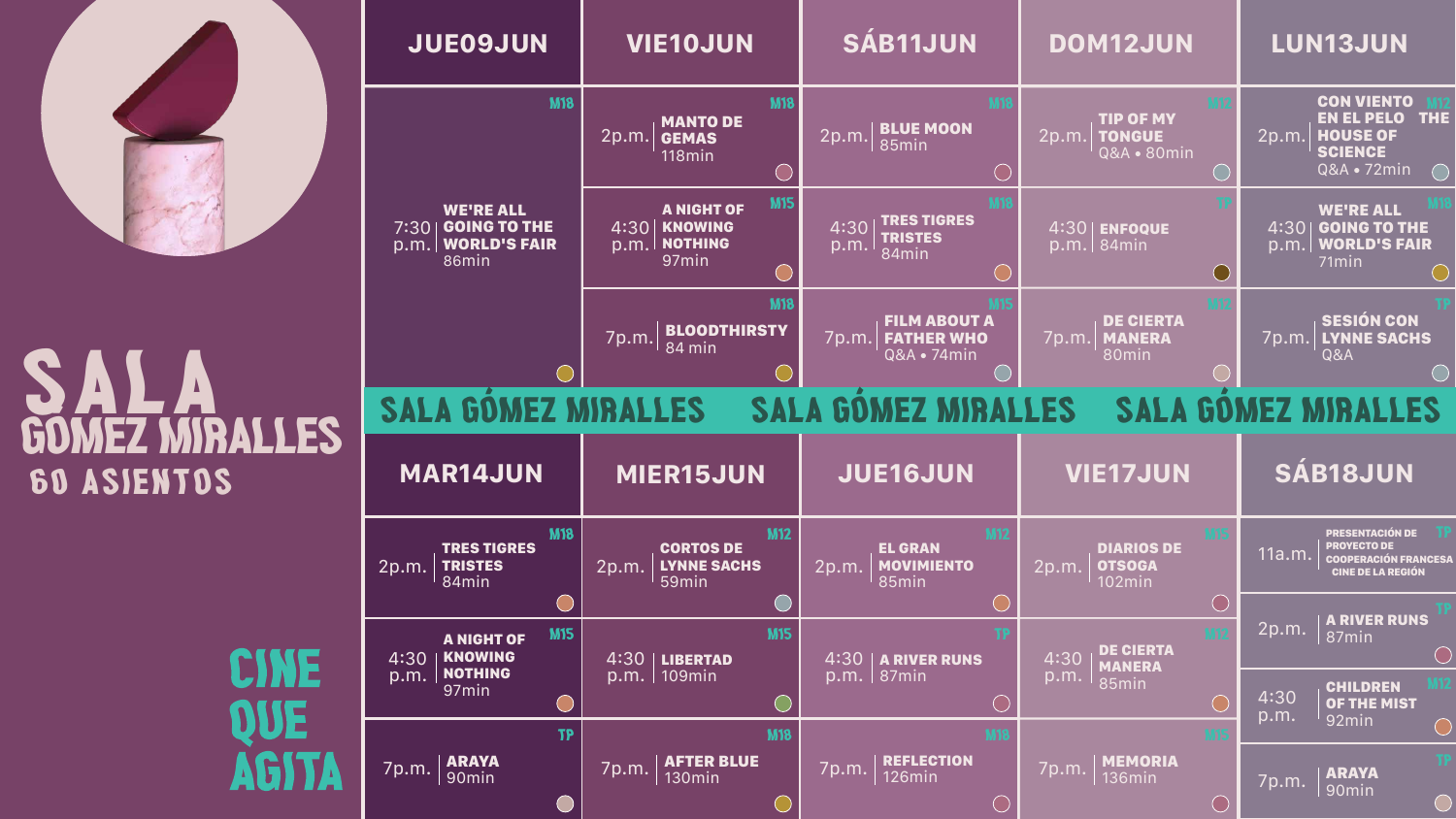

# CINE<br>EN MÁ CIUDADES.

CINE QUE<br>AGITA

| <b>DÍAS</b>          | <b>GRECIA</b><br><b>CITICINEMAS PLAZA GRECIA</b>                                       | JACÓ<br>CCM CINEMAS PLAZA CORAL                                                                   | LIMÓN<br><b>CITICINEMAS PLAZA MOÍN</b>                                                       |                                                                                                         |
|----------------------|----------------------------------------------------------------------------------------|---------------------------------------------------------------------------------------------------|----------------------------------------------------------------------------------------------|---------------------------------------------------------------------------------------------------------|
| <b>SÁB11JUN</b>      | <b>TP</b><br>LA PASIÓN<br>7:00<br><b>DE NELLA</b><br>p.m.<br><b>BARRANTES</b><br>67min | <b>LA PASIÓN</b><br>7:00<br><b>DE NELLA</b><br>p.m.<br><b>BARRANTES</b><br>67min                  | <b>CARAJITA</b><br>7:001<br>86min<br>p.m.                                                    |                                                                                                         |
| <b>DOM12JUN</b>      | <b>M15</b><br>$ 5:00 $ ROZA<br>76min<br>p.m.                                           | <b>PARA SU</b><br>TRANQUILIDAD,<br>5:00<br><b>HAGA SU PROPIO</b><br>p.m.<br><b>MUSEO</b><br>71min | CADEJO<br>5:00<br><b>BLANCO</b><br>p.m.<br>126min                                            |                                                                                                         |
| CINE EN MÁS CIUDADES |                                                                                        | CINE EN MAS CIUDADES                                                                              |                                                                                              | CINE EN MAS CIUDADES                                                                                    |
|                      | <b>DÍAS</b>                                                                            | <b>PASO CANOAS</b><br><b>PACIFIC CINEMAS</b>                                                      | <b>SAN CARLOS</b><br><b>CCM CINEMAS</b>                                                      | <b>SAN RAMÓN</b><br><b>CCM CINEMAS</b>                                                                  |
|                      | <b>SÁB11JUN</b>                                                                        | <b>M15</b><br><b>PLAZA</b><br>4:00<br><b>CATEDRAL</b><br>p.m.<br>94min                            | <b>M<sub>15</sub></b><br>$7:00$  <br><b>UTAMA</b><br>p.m.   87 min                           | <b>SUBLIME</b><br>7:00<br>100min<br>p.m.                                                                |
|                      |                                                                                        | <b>M18</b>                                                                                        |                                                                                              |                                                                                                         |
|                      | <b>DOM12JUN</b>                                                                        | <b>CADEJO</b><br>2:00<br><b>BLANCO</b><br>p.m.<br>$126$ min                                       | <b>MIS</b><br><b>HERMANOS</b><br>5:00<br><b>SUEÑAN</b><br>p.m.<br><b>DESPIERTOS</b><br>85min | <b>PARA SU</b><br><b>TRANQUILIDAD,</b><br>5:00<br><b>HAGA SU PROPI</b><br>p.m.<br><b>MUSEO</b><br>71min |

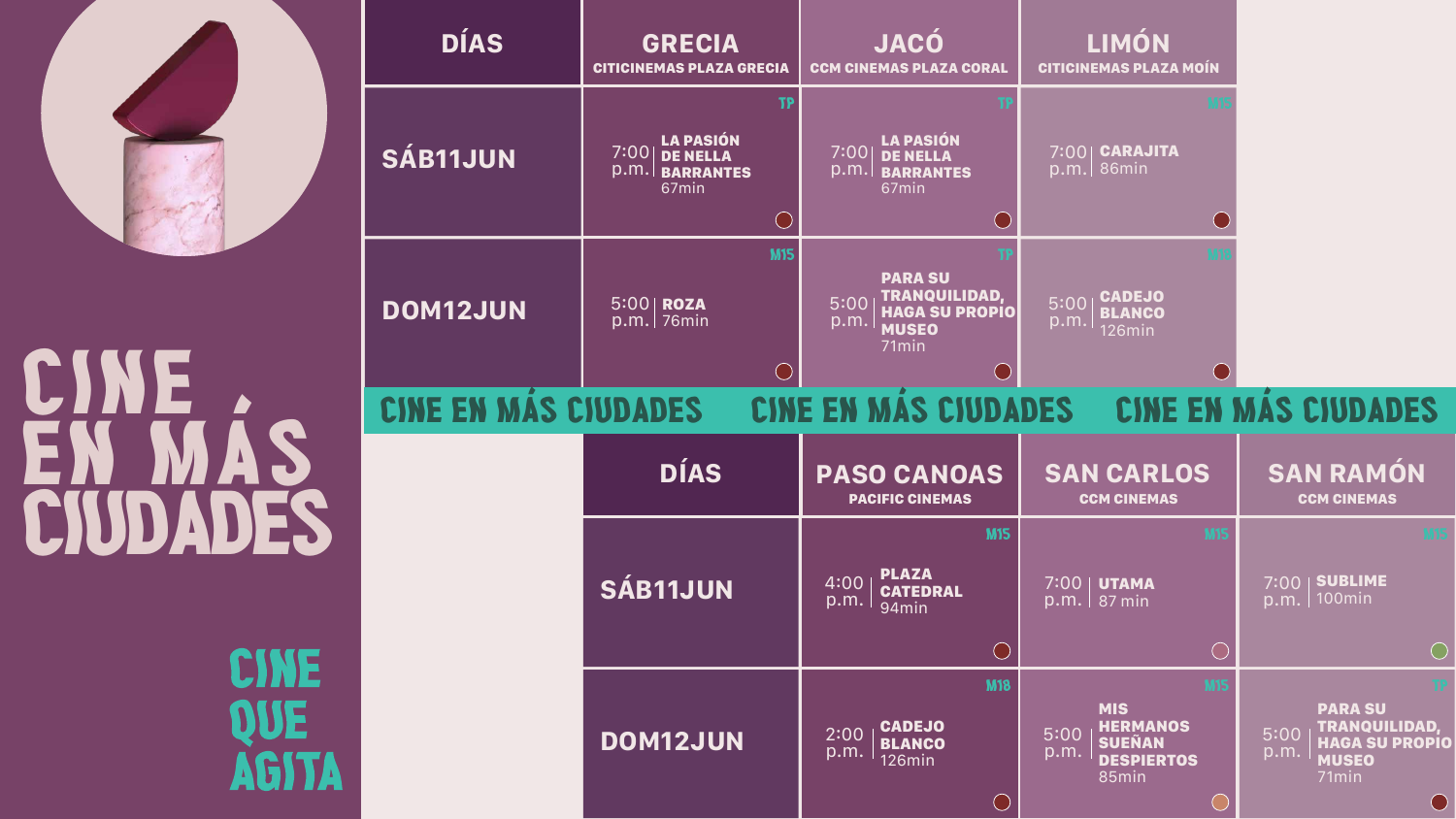

## pioneras del cine alianza FRANCESA

|                                          | <b>JUE09JUN</b>                                            | <b>VIE10JUN</b>                                                                | <b>SÁB11JUN</b>        |                                                                  |                         |
|------------------------------------------|------------------------------------------------------------|--------------------------------------------------------------------------------|------------------------|------------------------------------------------------------------|-------------------------|
| $\overline{\phantom{a}}$<br>$\mathbf{A}$ | <b>TP</b><br><b>ALICE GUY</b><br>6p.m.<br>13 cortometrajes | <b>TP</b><br>LA<br><b>SONRIENTE</b><br>6p.m.<br><b>MADAME</b><br><b>BEUDET</b> | DON<br>6p.m.<br>CARLOS |                                                                  |                         |
| FS.                                      |                                                            | ALIANZA FRANCESA ALIANZA FRANCESA                                              |                        |                                                                  | <b>ALIANZA FRANCESA</b> |
| EL CINE                                  | <b>MIER15JUN</b>                                           | <b>JUE16JUN</b>                                                                | <b>VIE17JUN</b>        | <b>SÁB18JUN</b>                                                  |                         |
| QUE<br>AGITA                             | <b>TP</b><br><b>LE ROI DES</b><br>6p.m.<br><b>AULNES</b>   | 6p.m.<br><b>PARIS 1900</b>                                                     | 6p.m. CLÉO DE 5 A 7    | <b>CON LAS</b><br>11a.m<br><b>PATITAS EN LA</b><br><b>TIERRA</b> |                         |